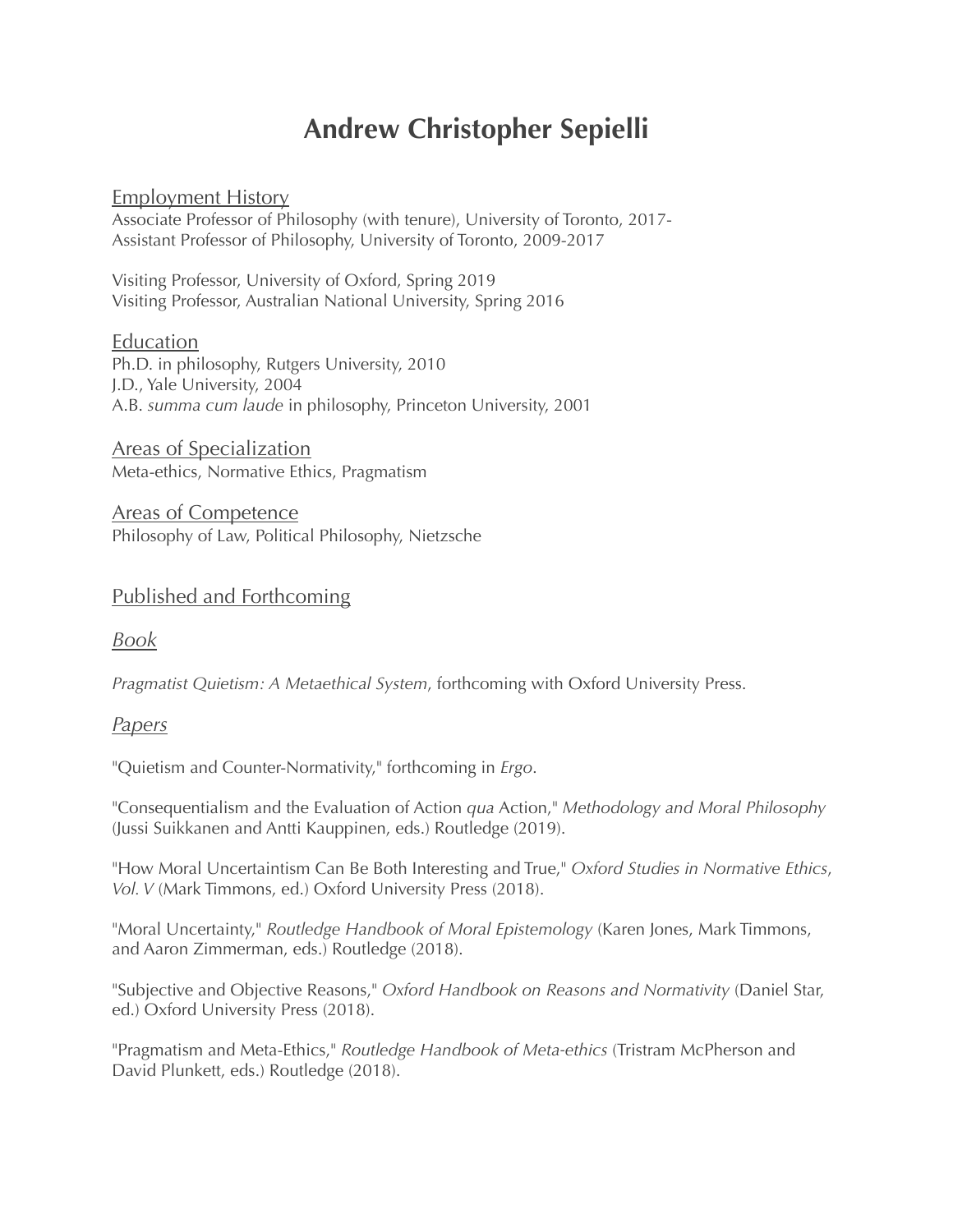"Moral Uncertainty and Fetishistic Motivation," *Philosophical Studies* (2016).

"Moral Realism without Moral Metaphysics," *Oxford Studies in Meta-ethics, Vol. XI* (Russ Shafer-Landau, ed.) Oxford University Press (2016).

"Should You Look Before You Leap?" *The Philosophers' Magazine* (2014).

"What to Do When You Don't Know What to Do When You Don't Know What to Do..." *Nous*  (2014).

"The Law's 'Majestic Equality'," *Law and Philosophy* (2013).

"Moral Uncertainty and the Principle of Equity among Moral Theories," *Philosophy and Phenomenological Research* (2013).

"Subjective Normativity and Action Guidance," *Oxford Studies in Normative Ethics, Vol. II* (Mark Timmons, ed.) Oxford University Press (2012).

"Normative Uncertainty for Non-Cognitivists," *Philosophical Studies* (2012).

"What to Do When You Don't Know What to Do," *Oxford Studies in Meta-ethics, Vol. IV* (Russ Shafer-Landau, ed.) Oxford University Press (2009).

#### Book Reviews

Review of Holly Smith, *Making Morality Work*, *Ethics* (2019) Review of Peter Singer Singer (ed.), *Does Anything Really Matter?: Essays on Parfit on Objectivity*, *Notre Dame Philosophical Reviews* (2018). Review of David Enoch, *Taking Morality Seriously*, *Notre Dame Philosophical Reviews* (2012). Review of Ted Lockhart, *Moral Uncertainty and its Consequences*, *Ethics* (2006).

### In Progress

"How to Challenge Common-Sense Morality" "Prosecutorial Wagering: A Solution to Some Problems with Plea Bargaining" *Ethics Unscripted: A Treatise on Ethical Methodology and Consequentialism* 

Grants and Awards Social Science and Humanities Research Council of Canada (SSHRC) Insight Grant, 2016-22, \$80,600 University of Toronto Research Excellence Award, 2017, \$2000 Connaught Fund New Researcher Award, 2014-15, \$10,000 SSHRC Insight Grant, 2011-12, \$11,480

### Graduate Area and Thesis Committees and Postdocs

Matthew Scarfone (2020-present) — FRQSC postdoc supervisor — pragmatism and meta-ethics Jared Riggs (2018-present) — **area and thesis supervisor** — pragmatism and meta-ethics Lu-Vada Dunford (2018-present) — **area supervisor** — just war theory Seyed Yarandi (2019-present) — philosophy of language and meta-ethics Parisa Moosavi (2015-present) — philosophy of biology and ethics Jessica Wright (2015-present) — epistemology and cognitive science